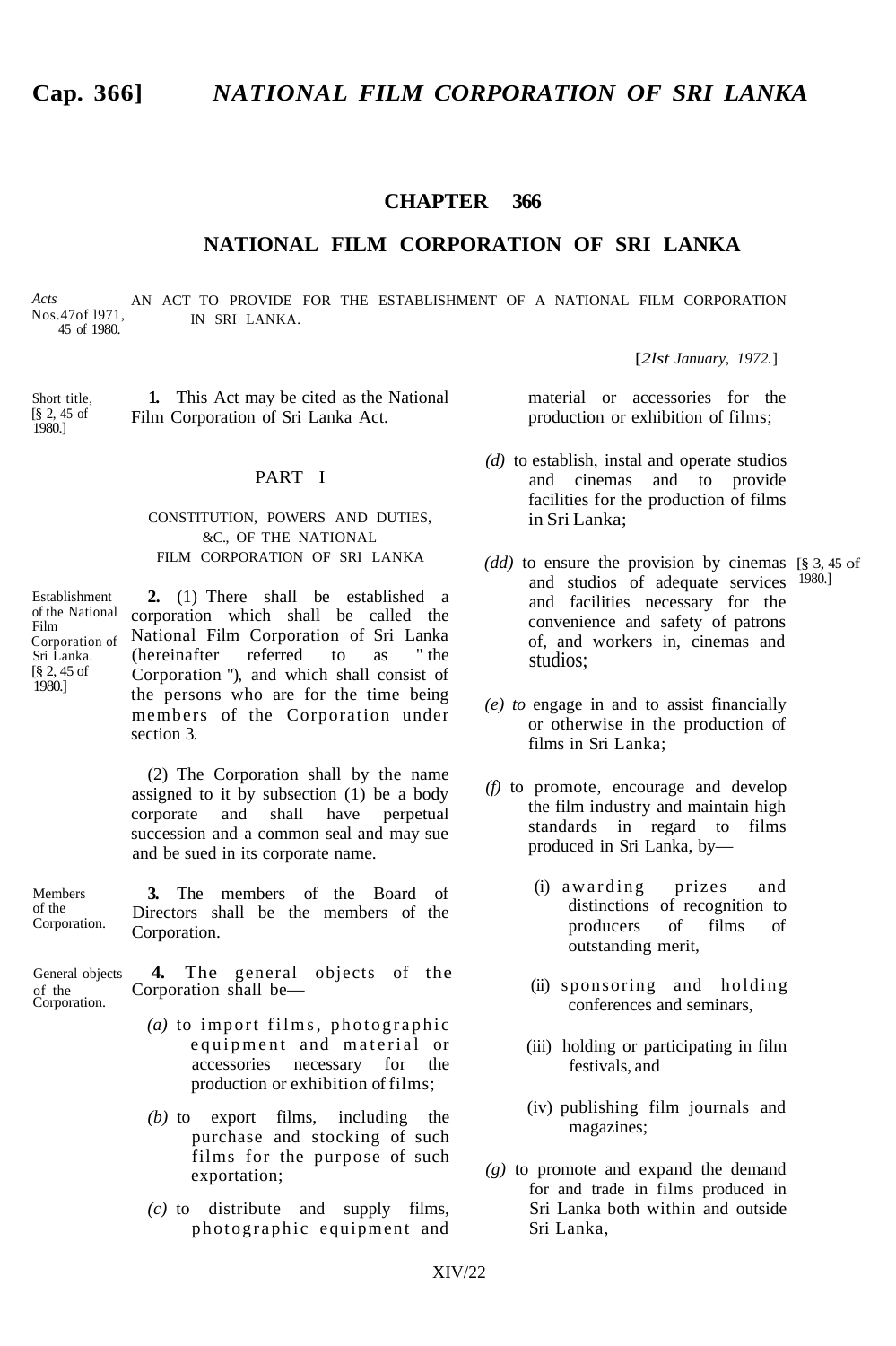- *(h)* to conduct market research on films in Sri Lanka and outside Sri Lanka;
- *(i)* to foster co-operation and coordination among persons connected with or engaged in the film industry in and outside Sri Lanka;
- *(j)* to advise the Minister on matters connected with the film industry.
- Powers of the **5.** The Corporation shall have such powers, rights and functions as may reasonably be necessary to carry out its objects and in particular may—
	- *(a)* acquire in any manner whatsoever and hold and take or give on lease or hire, mortgage, pledge, sell or otherwise dispose of, any movable or immovable property;
	- *(b)* acquire, establish, instal and operate studios and cinemas;
	- *(bb)* to control, supervise and inspect cinemas and studios or institutions engaged in the film industry;
		- *(bbb)* to control the establishment and installation of cinemas;
			- *(c)* acquire by purchase or otherwise any rights or privileges considered necessary for the purpose of the business of the Corporation ;
			- *(d)* exercise the exclusive right to import, sell, hire, supply and distribute films, equipment and raw material necessary for the production and exhibition of films;
			- *(e)* export films produced in Sri Lanka;
			- *(f)* engage in the production of films either alone or in collaboration with any other organization or person;
			- *(g)* register, inspect, control and regulate contracts and agreements relating to the production of films in Sri Lanka,
- *(h)* appoint, employ, remunerate and have disciplinary control over its officers, servants and agents;
- *(i)* establish and maintain provident funds, and provide welfare and recreational employees; facilities for its
- *(j)* make rules in respect of the administration of the affairs of the Corporation;
- *(k)* delegate to any Director, officer or agent of the Corporation any such function as may be considered necessary for the efficient transaction of its business ;
- *(l)* levy fees or charges for services, facilities or equipment provided by the Corporation;
- *(m)* establish, maintain and operate training institutions for technicians, artistes or other personnel engaged in or connected with the film industry for the purpose of advancing the skill of such persons;
- *(n)* provide credit facilities for the production of films ; and
- *(o)* adopt all such measures as may be considered necessary for, conducive or incidental to the attainment of the objects of the Corporation,

**6.** In the exercise of its powers and the Corporation to carrying out of its objects under this Act, exercise its the Corporation shall comply with the  $_{the\, directions}$ general policy of the Government with of the Minister. respect to the film industry and with any general or special directions issued by the Minister in relation to such policy.

**7.** (1) The Corporation shall have a Board of Directors consisting of Directors Board of Directors consisting of— Directors of the

Corporation.

the directions

- *(a)* three ex officio members, namely—
	- (i) the Director of Information,
	- (u) the Director of Cultural Affairs,
	- (iii) the Director-General of Broadcasting; and

Corporation.

[§ 4,45 of 1980.]

[§ 4, 45 of 1980.]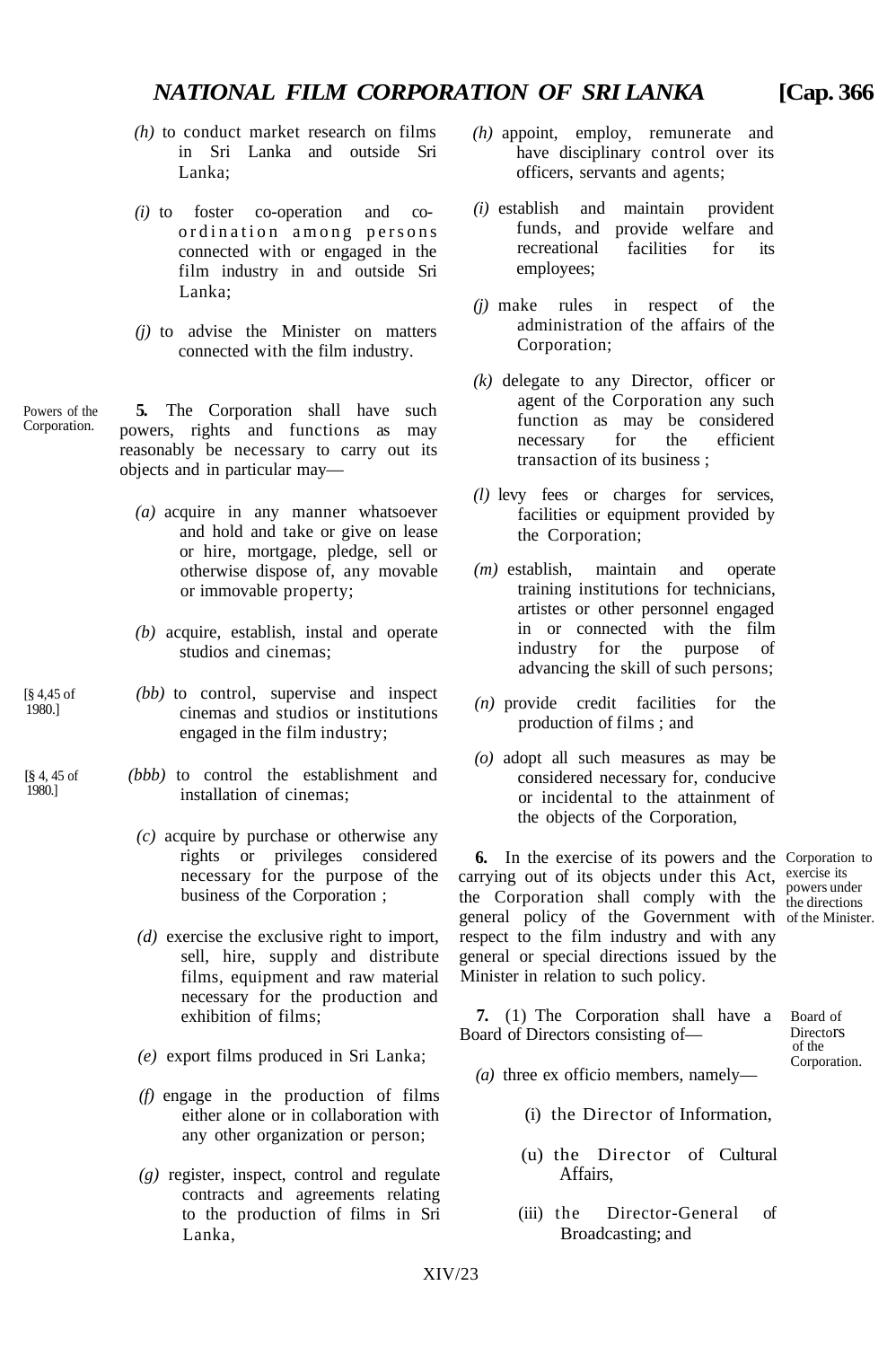# **Cap. 366]** *NATIONAL FILM CORPORATION OF SRI LANKA*

- *(b)* six members appointed by the Minister of whom—
	- (i) two shall represent the Universities and shall be appointed in consultation with the Minister in charge of the subject or function of Higher Education, and
	- (ii) two at least shall be from persons who appear to the Minister to have had experience in matters relating to the film industry.

(2) A person shall be disqualified for being appointed, or for continuing, as a Director—

- *(a)* if he is a Member of Parliament; or
- *(b)* if he, directly or indirectly, by himself or by any person on his behalf or for his use or benefit, holds or enjoys any right or benefit under any contract made by or on behalf of the Corporation; or
- *(c)* if he has any such financial or other interest as is likely to affect prejudicially the discharge by him of his functions as a Director.

(3) *(a)* Where a Director appointed under paragraph *(b)* of subsection (1) dies or resigns or is removed from office, the Minister may, having regard to the provisions of that paragraph of that subsection, appoint any other person to be a Director in place of the Director who dies, resigns or is removed from office.

(6) Any Director appointed under paragraph *(a)* of this subsection, unless he earlier resigns or vacates his office by death or removal, shall hold office for the unexpired part of the term of office of the Director whom he succeeds.

(4) Where a Director appointed under paragraph *(b)* of subsection (1) is, by reason of illness or other infirmity or absence from Sri Lanka, temporarily unable to perform the duties of his office, the Minister may, having regard to the provisions of that paragraph, appoint any person to act in his place.

**8.** (1) Every Director appointed under Term of office paragraph (b) of subsection  $(1)$  of section 7 of Directors. shall, unless he vacates office earlier by death, resignation or removal, hold office for a period of three years.

(2) Every ex officio Director shall hold office as long as he holds the post by virtue of which he was appointed as a Director.

**9.** (1) The Minister may, if he considers Power of it expedient to do so, remove, by Order Minister to remove from published in the Gazette, any Director effice a Director. appointed under paragraph (b) subsection (1) of section 7 without reasons stated.

(2) A Director in respect of whom an Order under subsection (1) is made by the Minister shall vacate his office on the date of the publication of such Order in the Gazette.

(3) The removal of any Director under subsection (1) shall not be called in question in any court.

**10.** A Director, other than an ex officio Resignation of Director, may at any time resign his office Directors. by letter addressed to the Minister.

**11.** Any Director who vacates his office, Eligibility for other than a Director who is removed from reappointment office under section 9, shall be eligible for reappointment.

12. No act or proceeding of the Acts or Corporation shall be deemed to be invalid proceedings by reason only of the existence of any  $\frac{\text{of the}}{\text{Corro}}$ vacancy among its Directors or defect in the deemed not to appointment of any Director thereof.

as Director.

Corporation be invalid by reason of any vacancy or defect in the appointment of a Director.

**13.** All or any of the Directors may be Remuneration of steps of of Directors. paid such remuneration out of the funds of the Corporation, as may be determined by the Minister with the concurrence of the Minister in charge of the subject of Finance.

14. A Director who is directly or Directors to 14. A Director who is directly or Directors to indirectly interested in a contract proposed disclose interest in to be made by the Corporation shall contract disclose the nature of his interest in such proposed to be experienced to be made by the contract at a meeting of the Directors of the Corporation.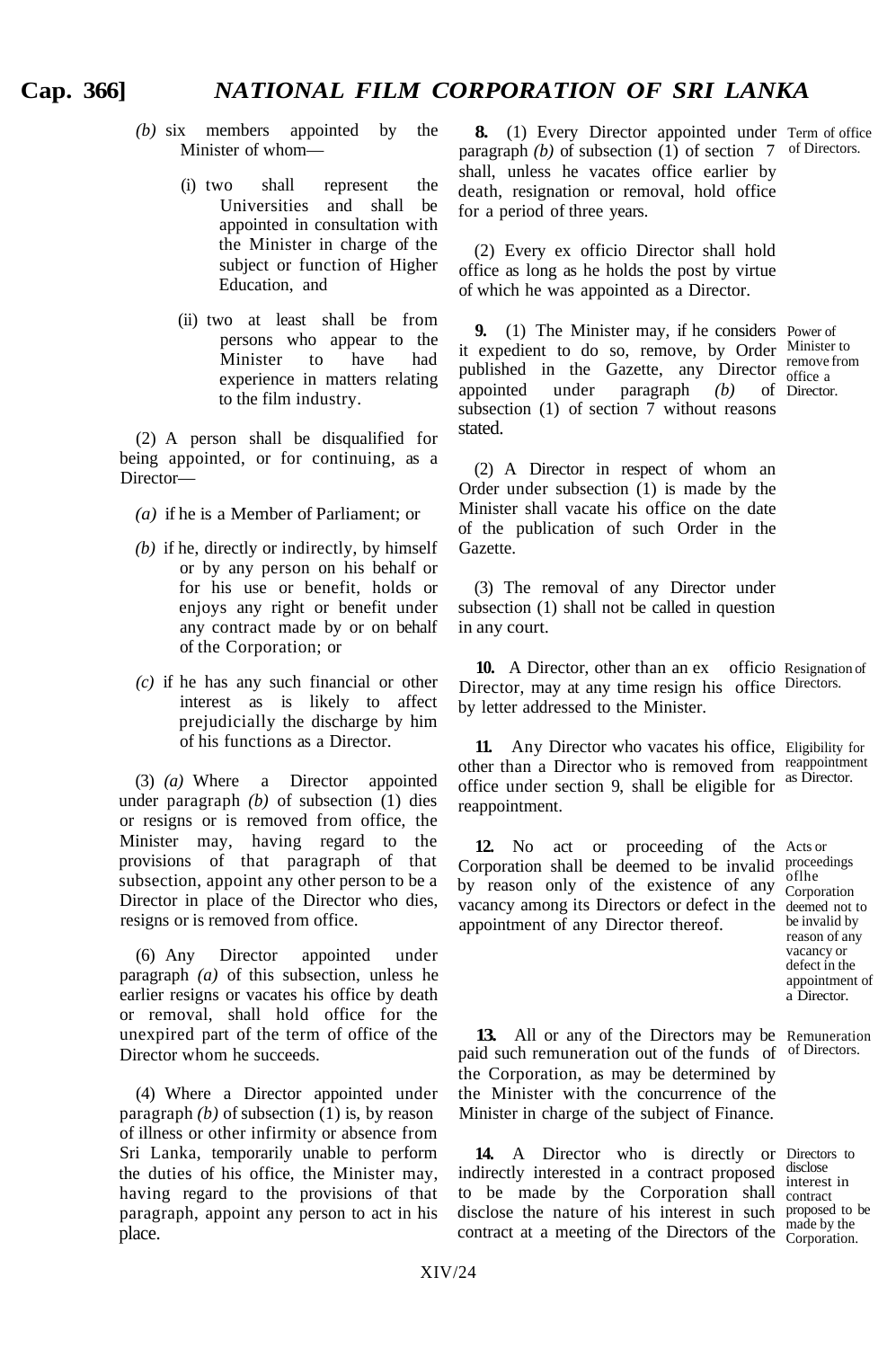Corporation and shall not take part in any deliberation or decision of the Directors with respect to such contract.

Meetings of the Corporation.

Chairman of

the Board to

vote.

Board of **Directors to** administer the affairs of the Corporation.

Delegation of powers and duties of Board of Directors.

**15.** (1) Rules may be made under this Act in respect of the meetings of the Corporation and the quorum for and the procedure to be followed at such meetings.

(2) The financial year of the Corporation shall be the period of twelve months commencing on the first day of January.

any meeting of have a casting **16.** The Chairman of any meeting of the Board of Directors shall, in addition to his own vote, have a casting vote.

> **17.** The Board of Directors shall administer the affairs, may exercise the powers, and shall perform the duties, of the Corporation.

**18.** (1) The Board of Directors may delegate to the Chairman or any other Director or any employee of such Board any of its powers and duties.

(2) The Chairman, other Director or employee to whom any of the powers or duties of the Board have been delegated under subsection (1) shall exercise or perform the powers or duties so delegated subject to the general or special directions of the Board.

**19.** (1) The Minister shall appoint a Chairman of the Board of Directors from among the Directors. The Chairman shall be the chief executive officer of the Corporation.

(2) If the Chairman is, by reason of illness or other infirmity or absence from Sri Lanka, temporarily unable to perform the duties of his office, the Minister may appoint one of the Directors to act in his place.

(3) The Minister may, without assigning a reason, terminate the appointment of the Chairman. The termination of the appointment of the Chairman shall not be called in question in any court.

(4) The Chairman may resign the office of Chairman by letter addressed to the Minister.

(5) Subject to the provisions of subsection (3) and subsection (4), the term of office of the Chairman shall be the period of his membership of the Board of Directors.

**20.** (1) The seal of the Corporation shall Seal of the in the custody of the Board of Directors Corporation. be in the custody of the Board of Directors.

(2) The seal of the Corporation may be altered in such manner as may be determined by the Board of Directors.

(3) The seal of the Corporation shall not be affixed to any instrument or document except in the presence of a Director who shall sign the instrument or document in token of his presence.

#### PART II

#### EMPLOYEES OF THE CORPORATION

21. The Corporation may appoint to the Appointment staff of the Corporation such officers and of officers and servants as may be necessary for the purposes of the Corporation. servants. [§ 6, 45 of

22. (1) Subject to the other provisions Powers of the of this Act, the Corporation may—

Corporation in regard to the staff of the exercise Corporation.

1980.]

- $(a)$  appoint, dismiss and disciplinary control over the staff of the Corporation;
- *(b)* fix the wages or salary or other remuneration of such staff;
- *(c)* determine the terms and conditions of the service of such staff; and
- *(d)* establish and regulate provident funds and schemes for the benefit of such staff, and make contributions to any such fund or scheme.

(2) Rules may be made under this Act in respect of all or any of the matters referred, to in subsection (1).

(3) At the request of the Corporation, any officer in the public service may, with the consent of that officer and the Secretary to the Ministry charged with the subject of Public Administration, be temporarily

Chairman of Board of **Directors** [ § 5, 45 of 1980.]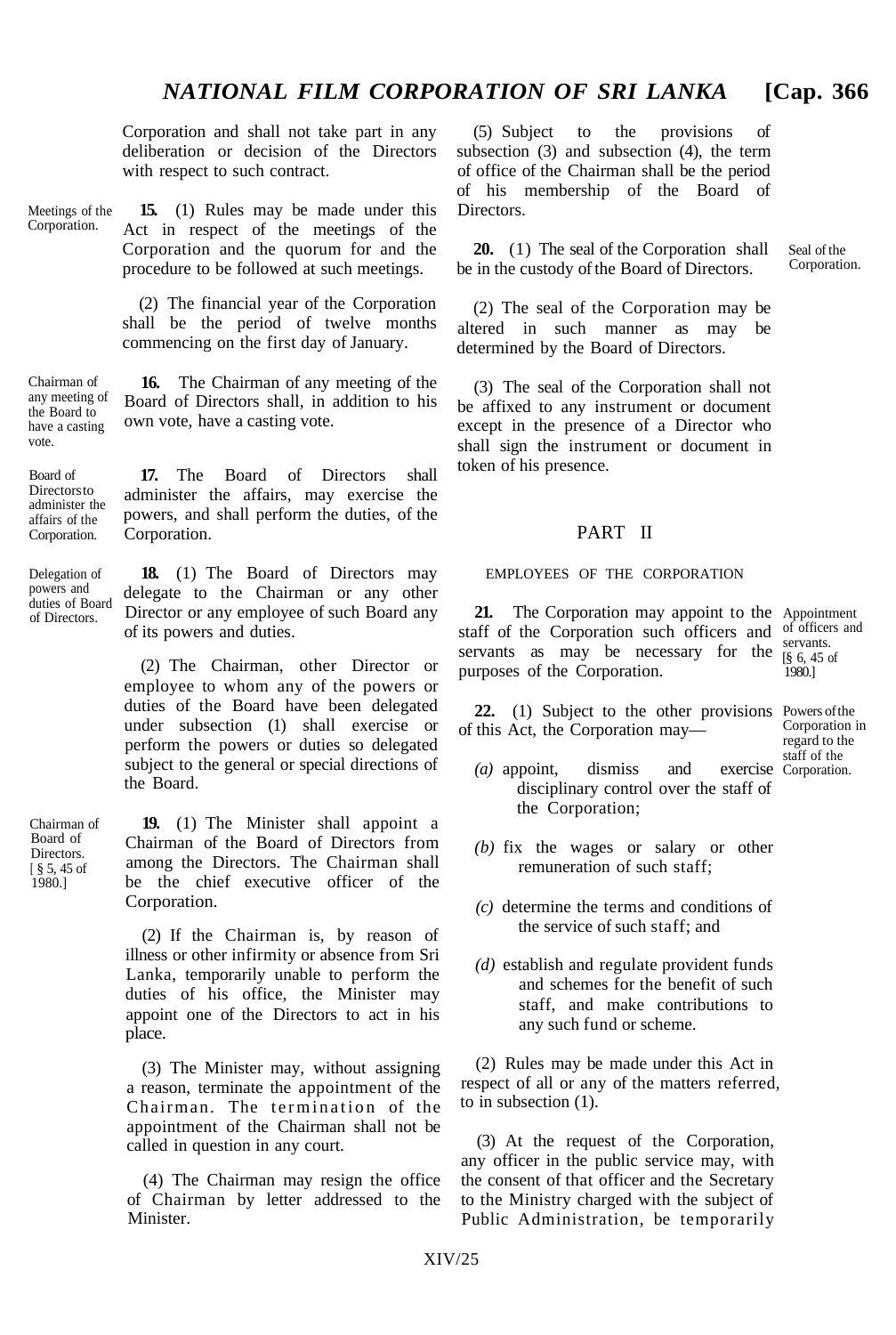## **Cap. 366]** *NATIONAL FILM CORPORATION OF SRI LANKA*

appointed to the staff of the Corporation for such period as may be determined by the Corporation with like consent or be permanently appointed to such staff.

(4) Where any officer in the public service is temporarily appointed to the staff of the Corporation, subsection (2) of section 9 of the Motor Transport Act, No. 48 of 1957\*, shall *mutatis mutandis* apply to and in relation to him.

(5) Where any officer in the public service is permanently appointed to the staff of the Corporation, subsection (3) of section 9 of the Motor Transport Act, No. 48 of 1957\*, shall *mutatis mutandis* apply to and in relation to him.

Officers and servants of the Corporation deemed to be public servants. purposes of the Penal Code. **23.** All officers and servants of the Corporation shall be deemed to be public servants within the meaning and for the

meaning of the **24.** The Corporation shall be deemed to be a scheduled institution within the meaning of the Bribery Act and the provisions of that Act shall be construed accordingly.

PART III

#### FINANCE

Capital of the Corporation.

Bribery Act.

The Corporation deemed to be a scheduled institution within the

> **25.** (1) The initial capital of the Corporation shall be ten million rupees.

(2) The amount of the initial capital of the Corporation shall be paid to the Corporation out of the Consolidated Fund in such instalments as the Minister in charge of the subject of Finance may, after consultation with the Minister, determine.

(3) The capital of the Corporation may be increased from time to time by such amount as may be determined by resolution of Parliament and that amount shall be paid out of the Consolidated Fund.

(4) The capital of the Corporation contributed by the Government by way of grants shall not be reduced except in such manner as may be determined by resolution of Parliament.

\* Repealed by Law No. 19 of 1978.

(5) The Board of Directors may request the Minister for such advances from the Consolidated Fund as may be necessary for meeting the obligations of the Corporation or the discharge of its duties under this Act and the Minister may in consultation with the Minister in charge of the subject of Finance authorize such advances as may be required by way of loan carrying interest, repayable in such instalments and under such terms and conditions as may be determined by the Minister in charge of the subject of Finance.

**26.** The Corporation may with the Borrowing neurrence of both the Minister and the powers. concurrence of both the Minister and the Minister in charge of the subject of Finance or in accordance with the terms of any general authority given with like concurrence, borrow by overdraft or otherwise, or negotiate and obtain on credit terms, such sums as the Corporation may require for meeting the obligations of the Corporation or carrying out its objects :

Provided that the aggregate of the amounts outstanding in respect of any loans raised by the Corporation under this section shall not at any time exceed such sum as may be determined by the Minister with the concurrence of the Minister in charge of the subject of Finance.

27. Any funds of the Corporation which Investment of are not immediately required for the  $\frac{\text{the funds}}{\text{c}}$ purposes of the business of the Corporation  $\frac{1}{\text{Corro}}$ may be invested by the Board of Directors in such manner as the Board may determine with the approval of the Minister given with the concurrence of the Minister in charge of the subject of Finance.

Corporation.

Corporation.

**28.** The revenue of the Corporation in Application of any year shall be applied in defraying the the revenue following charges in the order of priority set  $\frac{d}{d}$  corne out hereunder:—

*(a)* the working and establishment expenses (including allocations to the insurance reserve and depreciation reserve), in connexion with the exercise and performance of the powers and duties of the Corporation, properly chargeable to revenue account and the payment of taxes;

XIV/26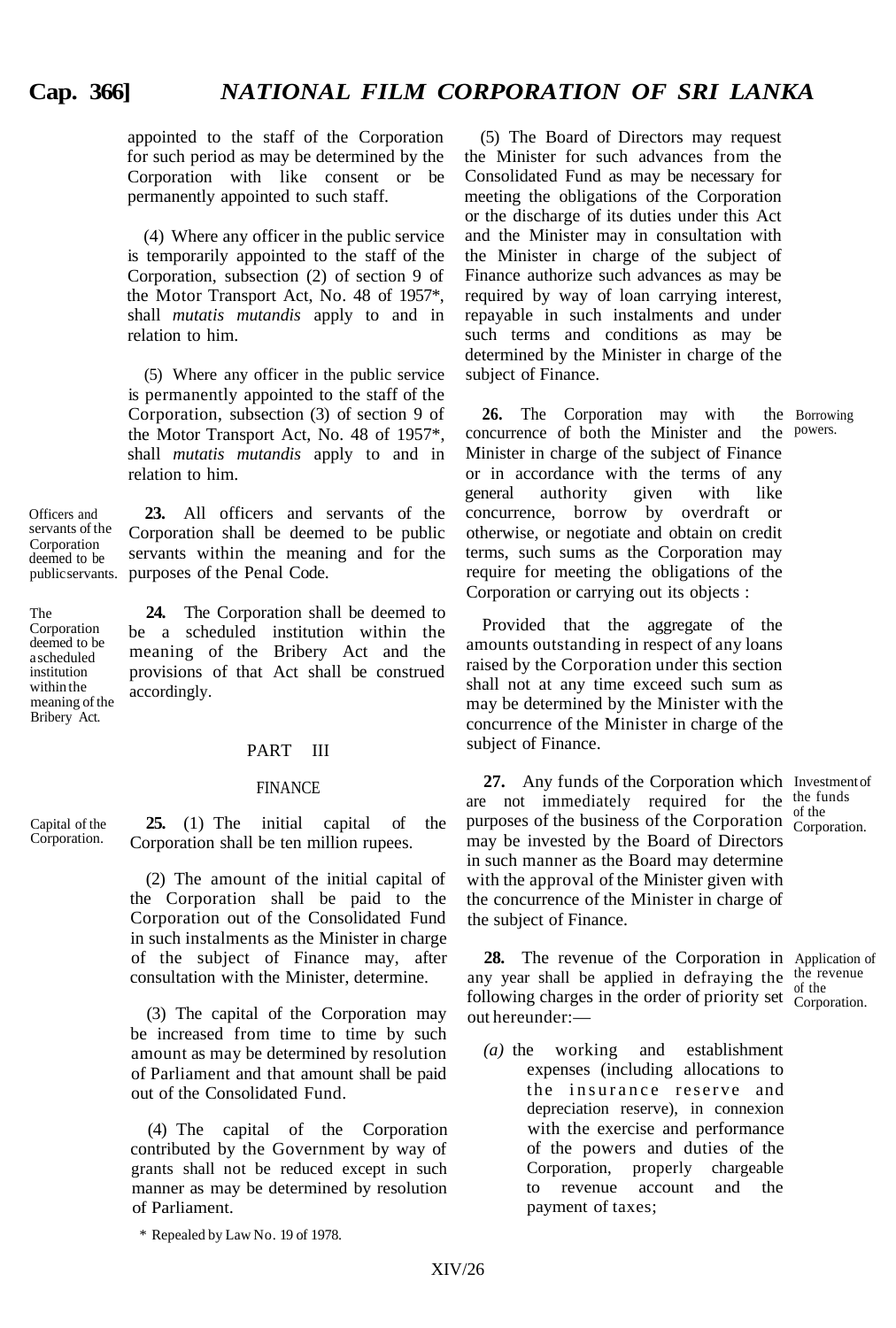- *(b)* the interest on any temporary loan raised by the Corporation;
- *(c)* any sums required to be transferred to any sinking fund or redemption fund; and
- *(d)* the interest on, and the repayment of, the principal of any Government loan to the Corporation.

Appropriation of net surplus revenue of the Corporation.

**29.** (1) The net surplus for any year out of the revenue of the Corporation after defraying the charges mentioned in section 28, and after payment of the contribution to the Consolidated Fund, may be appropriated by the Board of Directors for any or all of the following purposes with the approval of the Minister given with the concurrence of the Minister in charge of the subject of Finance :—

- *(a)* writing off the preliminary expenses incurred in the formation of the Corporation;
- *(b)* writing off any accumulated losses brought forward;
- *(c)* writing off any unproductive expenditure not properly chargeable to revenue;
- *(d)* transfers to any assets replacement reserve which the Board of Directors may establish and maintain;
- *(e)* transfers to any reserve which Directors may maintain; loan redemption the Board of establish and
- *(f)* transfers to any development reserve which the Board of Directors may establish and maintain.

(2) No debits against or transfers out of the reserves mentioned in subsection (1) shall be made by the Board of Directors except with the approval of the Minister given with the concurrence of the Minister in charge of the subject of Finance.

**30.** (1) The Board of Directors shall cause proper accounts of the income and expenditure of the Corporation and of all its Accounts and audit of accounts.

other transactions to be kept and shall prepare an annual statement of accounts and statistics relating to the business of the Corporation in such form and containing such particulars as the Minister with the concurrence of the Minister in charge of the subject of Finance may from time to time specify.

(2) The accounts of the Corporation for each financial year shall be submitted to the Auditor-General for audit within four months of the close of the financial year. For the purpose of assisting him in the audit of such accounts, the Auditor-General may employ the services of any qualified auditor or auditors who shall act under his direction and control.

(3) For the purpose of meeting the expenses incurred by him in the audit of the accounts of the Corporation, the Auditor-General shall be paid by the Corporation such remuneration as the Minister may, with the concurrence of the Minister in charge of the subject of Finance, determine. Any remuneration received from the Corporation by the Auditor-General shall, after deducting any sums paid by him to any qualified auditor or auditors employed by him for the purposes of such audit, be credited to the Consolidated Fund.

**31.** (1) The Auditor-General and any Powers of the person assisting the Auditor-General in the audit of the accounts of the Corporation shall have access to all such books, deeds, contracts, accounts, vouchers and other documents of the Corporation as the Auditor-General may consider necessary for the purposes of the audit, and shall be furnished by the Corporation and officers of the Corporation with such information within their knowledge as may be required for such purposes.

(2) The Auditor-General shall examine the accounts of the Corporation and furnish a report:—

- *(a)* stating whether he has or has not obtained all the information and explanations required by him;
- *(b)* stating whether the accounts referred to in the report are properly drawn

General, &c.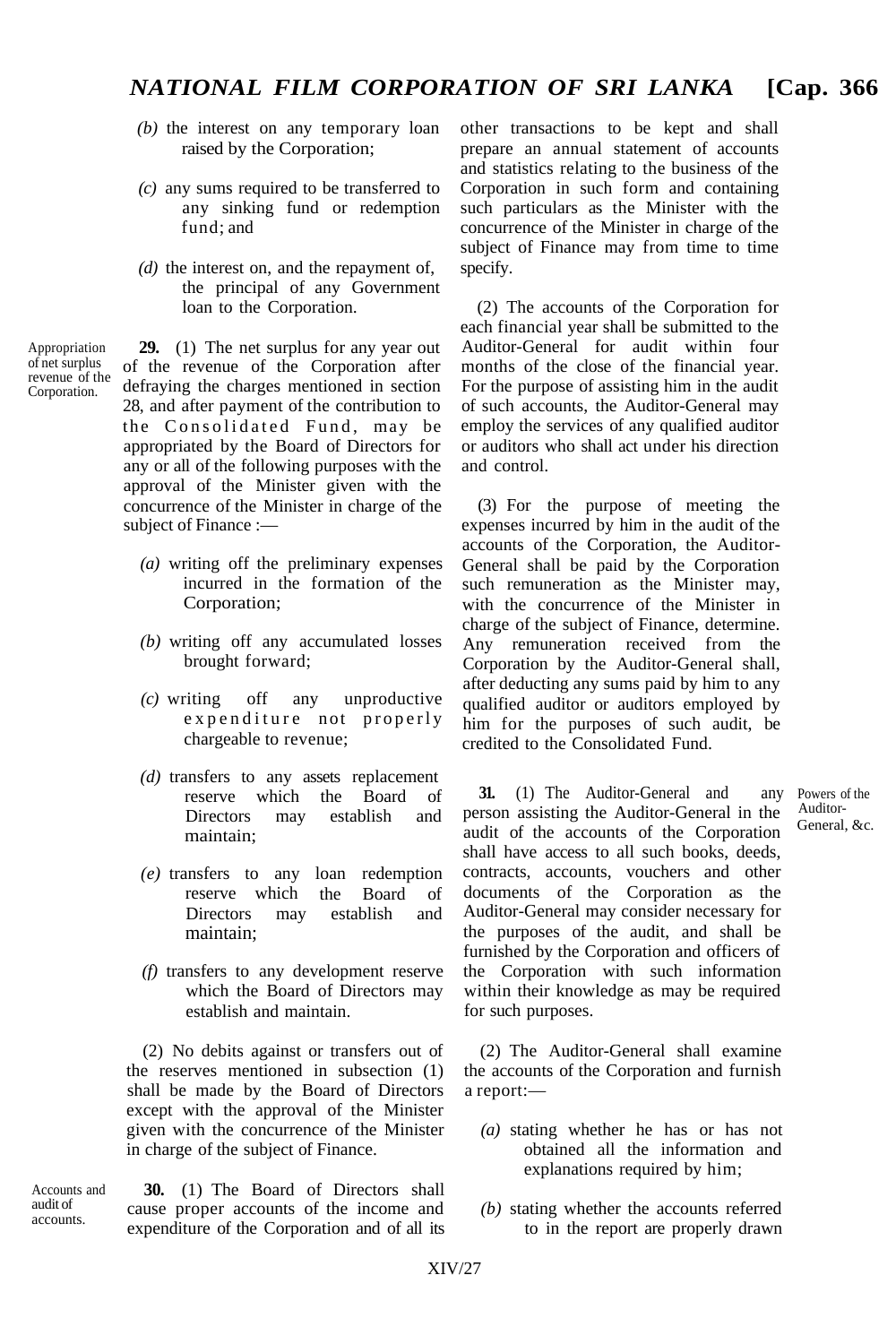up so as to exhibit a true and fair view of the affairs of the Corporation; and

*(c)* drawing attention to any item in the accounts which in his opinion may be of interest to Parliament in any examination of the activities and accounts of the Corporation.

(3) The Auditor-General shall transmit his report to the Corporation within four months of the receipt of the accounts of the Corporation by him.

(4) For the purposes of this section, the expression " qualified auditor " means—

- *(a)* an individual who, being a member of the Institute of Chartered Accountants of Sri Lanka, or of any other Institute established by law, possesses a certificate to practise as an Accountant issued by the Council of such Institute ; or
- *(b)* a firm of Accountants each of the resident partners of which, being a member of the Institute of Chartered Accountants of Sri Lanka or of any other Institute established by law, possesses a certificate to practise as an Accountant issued by the Council of such Institute.

Report of the Board of Directors and copies of the auditor's report, the Auditor-General's comments and supplement and the statement of accounts and statistics to be sent to the Minister and laid before Parliament.

**32.** (1) The Board of Directors shall, as soon as possible after the end of each financial year of the Corporation, make to the Minister a report on the exercise and performance by such Board of its powers and duties during that year and on its policy and programme. Such report for any year shall set out any direction given by the Minister to the Board of Directors during that year.

(2) The Board of Directors shall, on receipt of the Auditor-General's report in respect of any year, cause a copy of each of the following documents relating to that year to be transmitted to the Minister:—

- *(a)* the Auditor-General's report;
- *(b)* the balance sheet;
- *(c)* the operating and profit and loss accounts;
- *(d)* the statement of accounts and statistics prepared under subsection (I) of section 30; and
- *(e)* the report of the Chairman of such Board giving an account of the work of the Corporation.

(3) The Minister shall lay copies of the documents transmitted to him under subsection (2) before Parliament before the end of the year next following the year to which such report and accounts relate.

**33.** The Corporation shall before the Programme of first day of November in each financial year work to be transmit to the Minister for his approval  $\alpha$  by the undertaken programme of the work involving capital Corporation expenditure which is to be undertaken by the Corporation during the next financial year, and the Corporation shall have regard transmitted to to any directions given by the Minister in the Minister respect of that programme.

by the during a financial year to be for his approval.

### PART IV

ACQUISITION, REQUISITION AND USE OF PROPERTY FOR OR BY THE CORPORATION

**34.** (1) Where any immovable property Acquisition of whatsoever, other than notified property, is immovable required to be acquired for any purpose of the Land required to be acquired for any purpose of the Corporation and the Minister, by Order Acquisition published in the Gazette, approves of the Act. proposed acquisition, that property shall be deemed to be required for a public purpose and may accordingly be acquired under the Land Acquisition Act and be transferred to the Corporation.

(2) Any sum payable for the acquisition of any immovable property under the Land Acquisition Act for the Corporation shall be paid by the Corporation.

**35.** (1) Any officer of the Corporation Notice of claim **35.** (1) Any officer of the Corporation Notice of claim authorized by the Minister may, by notice or disclaimer in  $\frac{1}{2}$  (in this Act referred to as a "notice of  $\frac{1}{2}$  respect of claim") published in the Gazette declare required for that such movable or immovable property, purposes of the other than money, as has been, or is being, or is, or was intended to be, used by any person

property Corporation.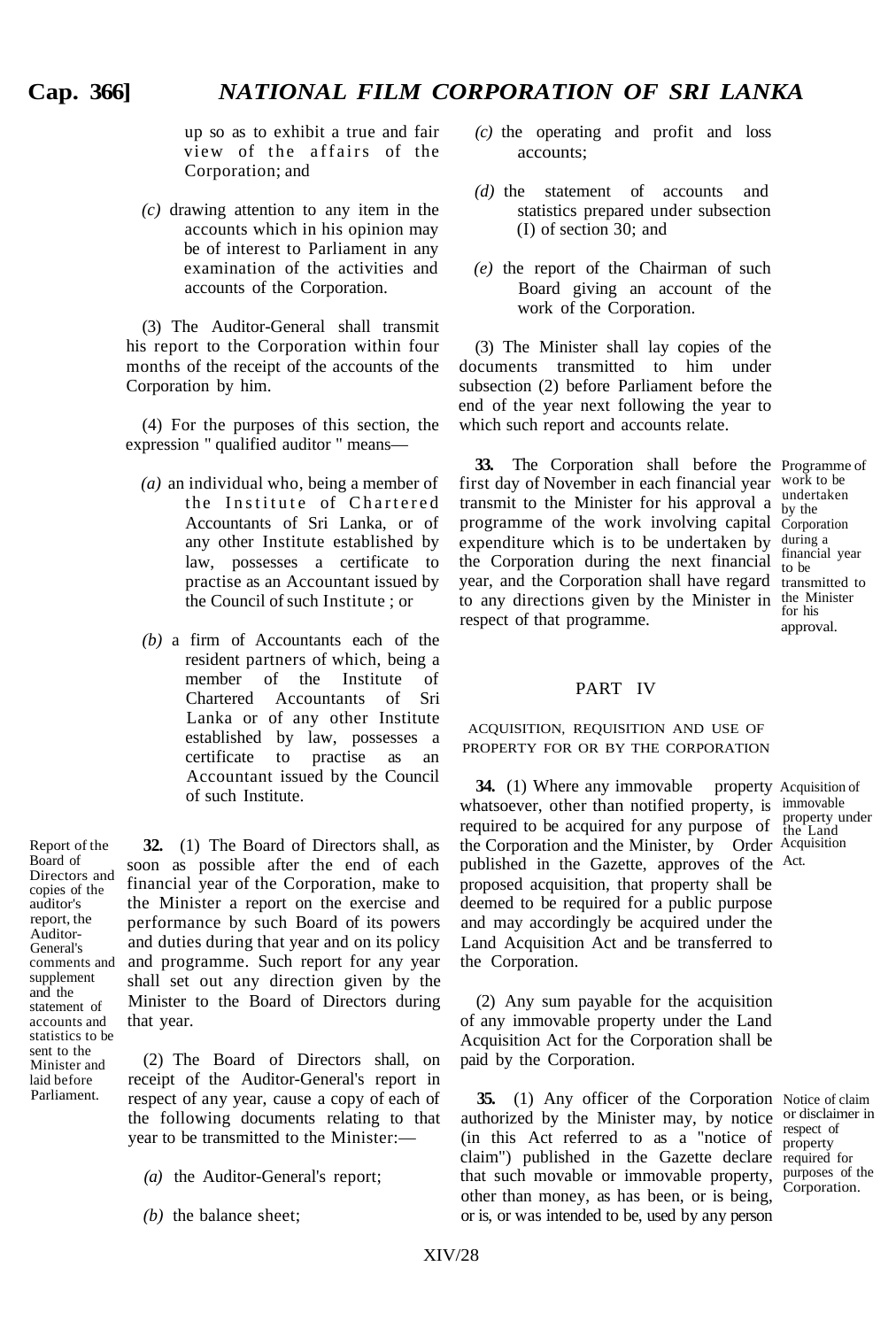for the purpose of engaging in or carrying on any business which is similar or substantially similar to any business of the Corporation, is required for the purposes of the Corporation. Such property is in this Act referred to as " notified property ".

(2) The publication of a notice of claim made under subsection (1) in respect of any property shall be conclusive proof that such property is required for the purposes of the Corporation.

(3) Where a notice of claim is published under subsection (1), any officer of the Corporation authorized by the Minister may from time to time, by notice (in this Act referred to as a " notice of disclaimer ") published in the Gazette, disclaim the need, for the purposes of the Corporation, of the whole or any part of the property included in the notice of claim and specified in the notice of disclaimer.

(4) No person shall lease, hypothecate, alienate, transfer or dispose of in any manner whatsoever to any person, other than the Corporation, the whole or any part of—

- *(a)* any property which is specified in a notice of claim and is not disclaimed by a notice of disclaimer; or
- *(b)* any rights in respect of that property.

(5) Any lease, hypothecation, alienation, transfer -or disposal made or effected in contravention of the provisions of subsection (4) shall be null and void, and shall be of no force or avail in law.

(6) Any person shall, if requested by any authorized officer so to do, furnish to such person as shall be specified in the request information with regard to any movable or immovable property included in a notice of claim as shall be so specified.

- (7) Any person who—
- *(a)* leases, hypothecates, transfers, or otherwise disposes of any notified property in contravention of subsection  $(4)$ ; and
- *(b)* wilfully fails to furnish the information referred to in subsection (6), or who wilfully withholds all or any part of such information, or who furnishes information knowing such information to be false or inaccurate; or
- *(c)* wilfully or negligently destroys or damages or causes to be destroyed or damaged any notified property; or
- *(d)* removes, changes the situation or location, or alters the character, or causes such removal, change or alteration, of any notified property,

shall be guilty of an offence under this Act.

(8) For the purposes of this section, the expression " authorized officer " means the Chairman of the Board of Directors, or any Director or officer of the Corporation authorized in that behalf by such Chairman.

**36.** The Chairman of the Corporation Report on may—

condition of any notified property.

- *(a)* cause a report to be prepared as to the condition of any notified property;
- *(b)* cause a copy of such report to be sent by registered post to persons having an interest in the property to which the report relates ; and
- *(c)* requite such persons to notify in writing to the Chairman whether or not they agree with such report and if they are not in agreement, to specify any objections they may have and the grounds of such objections and to produce all documents relied on by them in support of such objections.

**37.** (1) The Minister may, by Order (in Compulsory this Act referred to as a " vesting Order ") transfer to the published in the Gazette, vest in the certain Corporation, with effect from such date as property. shall be specified in the Order, any such notified property as has not been disclaimed by a notice of disclaimer.

Corporation of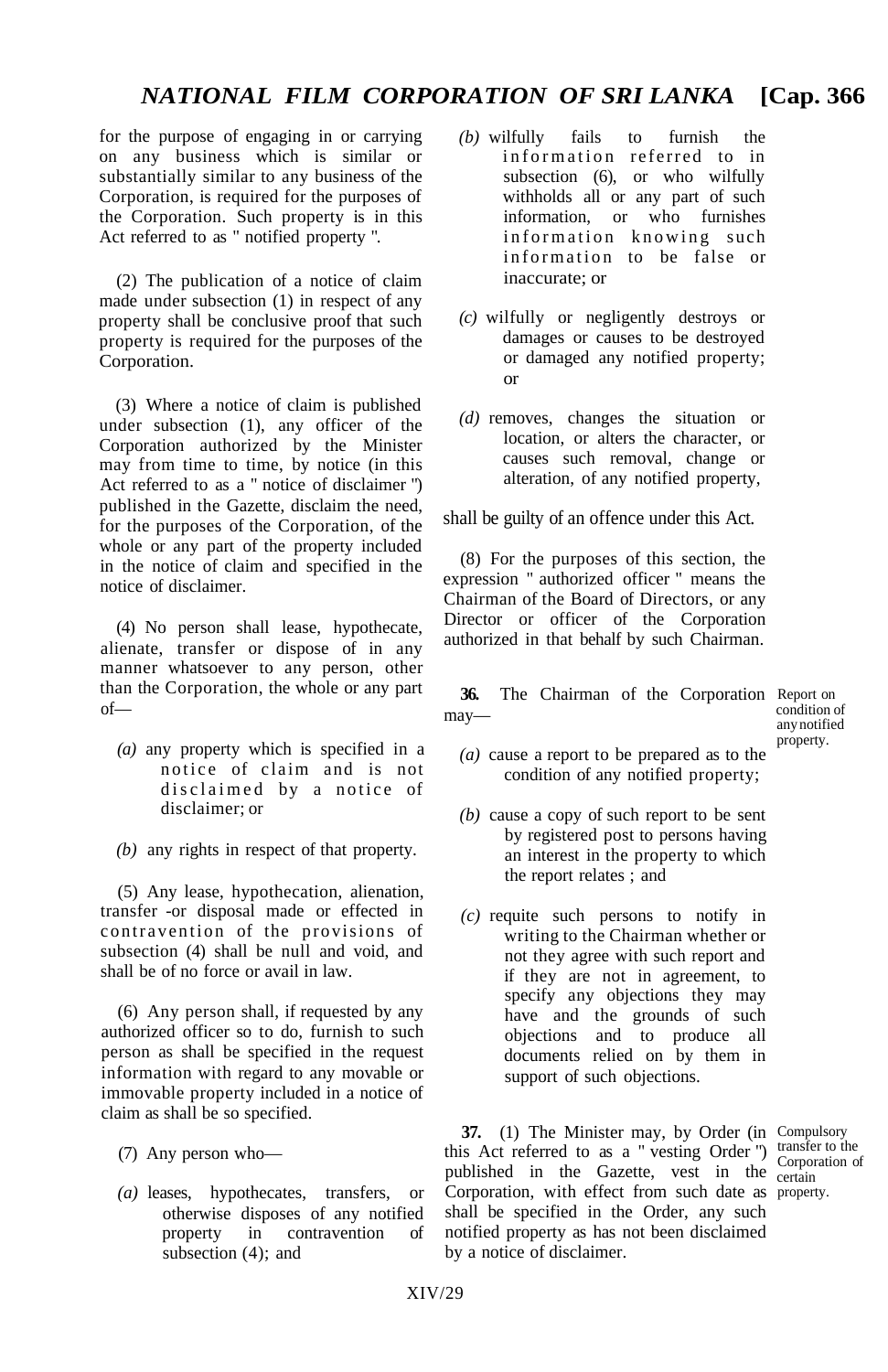(2) Before a vesting Order takes effect, the Minister may from time to time, after consultation with the Board of Directors, alter, by Order published in the Gazette, the date on which such vesting Order takes effect.

(3) A vesting Order shall have the effect of giving the Corporation absolute title to any property specified in the Order with effect from the date specified therein and free from all encumbrances.

Requisitioning of notified property for the purpose of the Corporation.

**38.** (1) The Minister may by Order (in this Act referred to as a " requisitioning Order") published in the Gazette, requisition, with effect from such date as shall be specified in the Order, any notified property as is movable or immovable property in order that it may be temporarily used by the Corporation for the purposes of any business of the Corporation.

(2) Before a requisitioning Order takes effect the Minister may from time to time, after consultation with the Board of Directors, alter, by Order published in the Gazette, the date on which such requisitioning Order takes effect.

(3) A requisitioning Order shall have the effect of authorizing the Corporation, with effect from the date specified in the Order, to take possession of the property specified in the Order and to use such property temporarily for the purposes of any business of the Corporation.

(4) Where any property is requisitioned by a requisitioning Order, the Minister may, by Order (hereinafter in this Act referred to as "derequisitioning Order") published in the Gazette, derequisition such property with effect from such date as shall be specified in the derequisitioning Order.

(5) Before a derequisitioning Order takes effect, the Minister may from time to time, after consultation with the Board of Directors, alter by Order published in the Gazette, the date on which such derequisitioning Order takes effect.

(6) Where, immediately before the date on which any property is requisitioned for the Corporation, a person, other than the owner of such property, was entitled to possession of such property under the terms of a lease, that lease shall be deemed for all purposes to have expired on that date.

(7) Where any property is derequisitioned by a derequisitioning Order, such Order shall be deemed to have the effect of reviving any lease subsisting on the date on which the property was requisitioned, and any question which may arise as to any right, title or interest, in or over that property shall be determined accordingly.

**39.** Where any property requisitioned Compulsory for the Corporation is permanently required acquisition of for the purposes of any business of the  $_{\text{property}}^{\text{equation}}$ Corporation, such property may be vested in the Corporation by a vesting Order. requisitioned

**40.** (1) Notwithstanding that movable or immovable property has vested in the Corporation by virtue of a vesting Order, the Minister may, at any time before a determination as to compensation is made in respect of that property under this Act, by subsequent Order published in the Gazette (in this section referred to as a " divesting Order") revoke that vesting Order. any Revocation of vesting Orders.

(2) The following provisions shall apply in any case where a vesting Order in respect of any movable or immovable property is revoked by a divesting Order :—

- *(a)* that property shall be deemed never to have vested in the Corporation by virtue of that vesting Order, and any question which may arise as to any right, title or interest, in or over that property shall be determined accordingly;
- *(b)* that property shall be deemed to have been and to be property which was requisitioned by a requisitioning Order with effect from the date on which that vesting Order took effect and was derequisitioned by a derequisitioning Order with effect from the date of the revocation of that vesting Order;
- *(c)* all claims made under'this Act to the compensation payable in respect of that property and all proceedings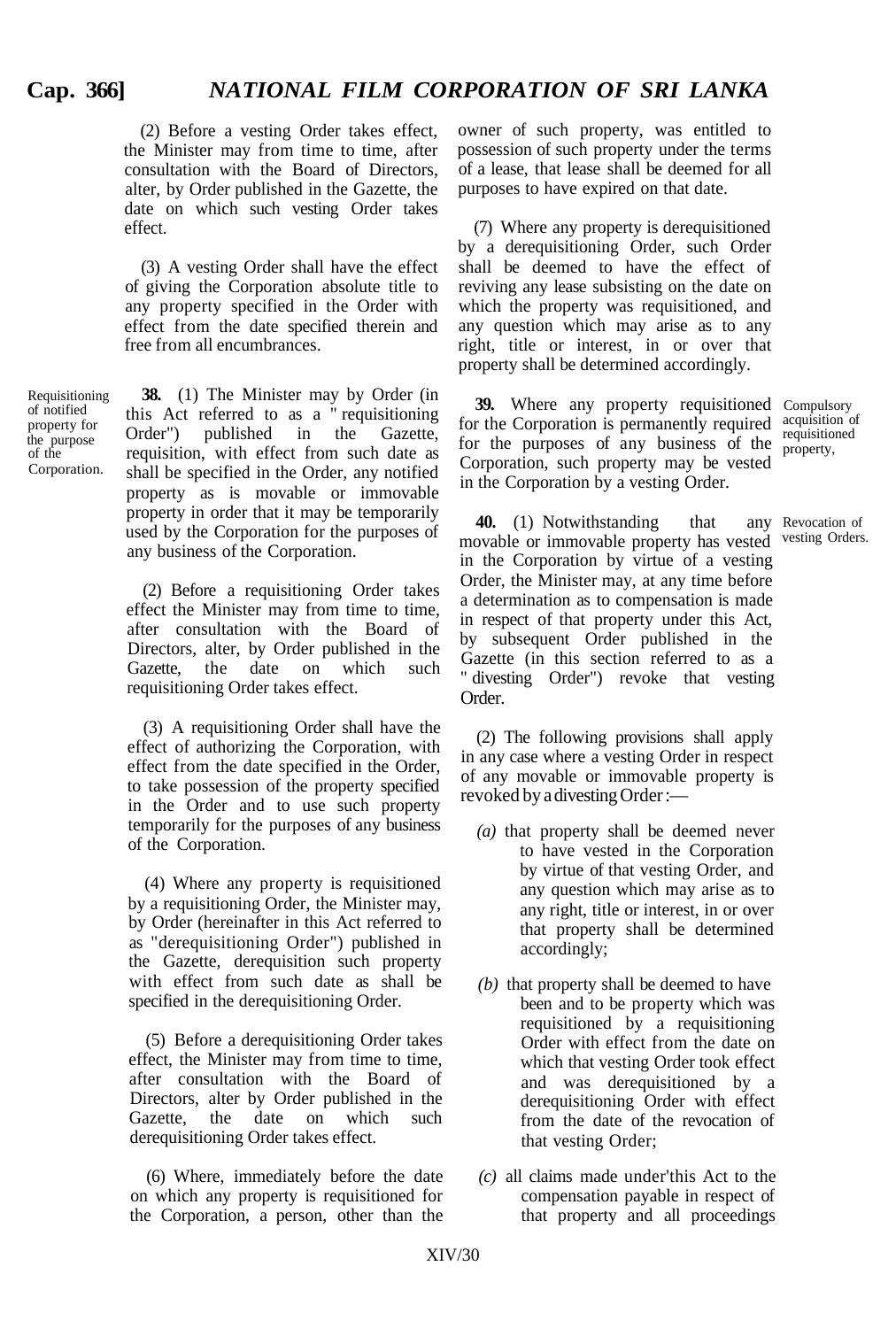taken under this Act in regard to such claims before that vesting Order was revoked shall be deemed to be null and void, and fresh claims to compensation in respect of that property may be made under this Act.

(3) The preceding provisions of this section shall have effect notwithstanding anything in any other provision of this Act or in any other written law.

Taking possession of property vested in or requisitioned for the Corporation.

**41.** (1) Any officer of the Corporation specially or generally authorized in that behalf by the Chairman of the Board of Directors may take possession of any property vested in or requisitioned for the Corporation.

(2) Any officer of the Corporation authorized in that behalf by the Chairman of the Board of Directors shall, by notice given to the person in occupation or in possession of any property vested in or requisitioned for the Corporation or exhibited in some conspicuous place on or in the vicinity of such property,—

- *(a)* inform such person that such authorized officer intends to take possession of such property for and on behalf of the Corporation on such date and at such time and place as shall be specified in the notice; and
- *(b)* require any person interested or his authorized agent to be present on the date and at the time and place so specified, and to allow and assist such authorized officer to take possession of such property for and on behalf of the Corporation.

Where such property is a motor vehicle, the notice aforesaid may be given to the registered owner of that vehicle within the meaning of the Motor Traffic Act instead of being given to the person in possession of that motor vehicle.

(3) Any notice required to be given to any person under the preceding provisions of this section shall be deemed to be given to him if such notice is sent to him by registered letter.

(4) Any person who contravenes any requirement of any notice given to him under this section shall be guilty of an offence under this Act.

- **42.** (1) Every person who— Prevention of
- $(a)$  prevents, obstructs, or resists, or possesson of
- $(b)$  directly or indirectly causes anyone to prevent, obstruct or resist,

or obstruction property for<br>and on behalf to taking of the<br>Corpoation.

any person from or in taking possession, under section 41 of any property for and on behalf of the Corporation shall be guilty of an offence under this Act.

(2) Where an officer authorized by the Chairman of the Board of Directors under section 41 to take possession of any property for and on behalf of the Corporation is unable or apprehends that he will be unable to take possession of such property because of any obstruction or resistance that has been or is likely to be offered, he shall, on his making an application in that behalf to the Magistrate 's Court having jurisdiction over the place where that property is ordinarily kept or situated, be entitled to an order of the Court directing the Fiscal to deliver possession of that property to him for and on behalf of the Corporation.

(3) Where an order under subsection (2) is issued to the Fiscal by a Magistrate's Court, he shall forthwith execute that order and shall in writing report to the Court the manner in which that order was executed.

(4) Where an order under subsection (2) is issued to the Fiscal by a Magistrate's Court the execution of such order shall not be stayed in any manner by reason of any step taken or proposed to be commenced in any court with a view to questioning, varying or setting aside such order.

(5) For the purpose of executing an order issued by a Magistrate's Court under subsection (2), the Fiscal or any person acting under his direction may use such force as may be necessary to enter any place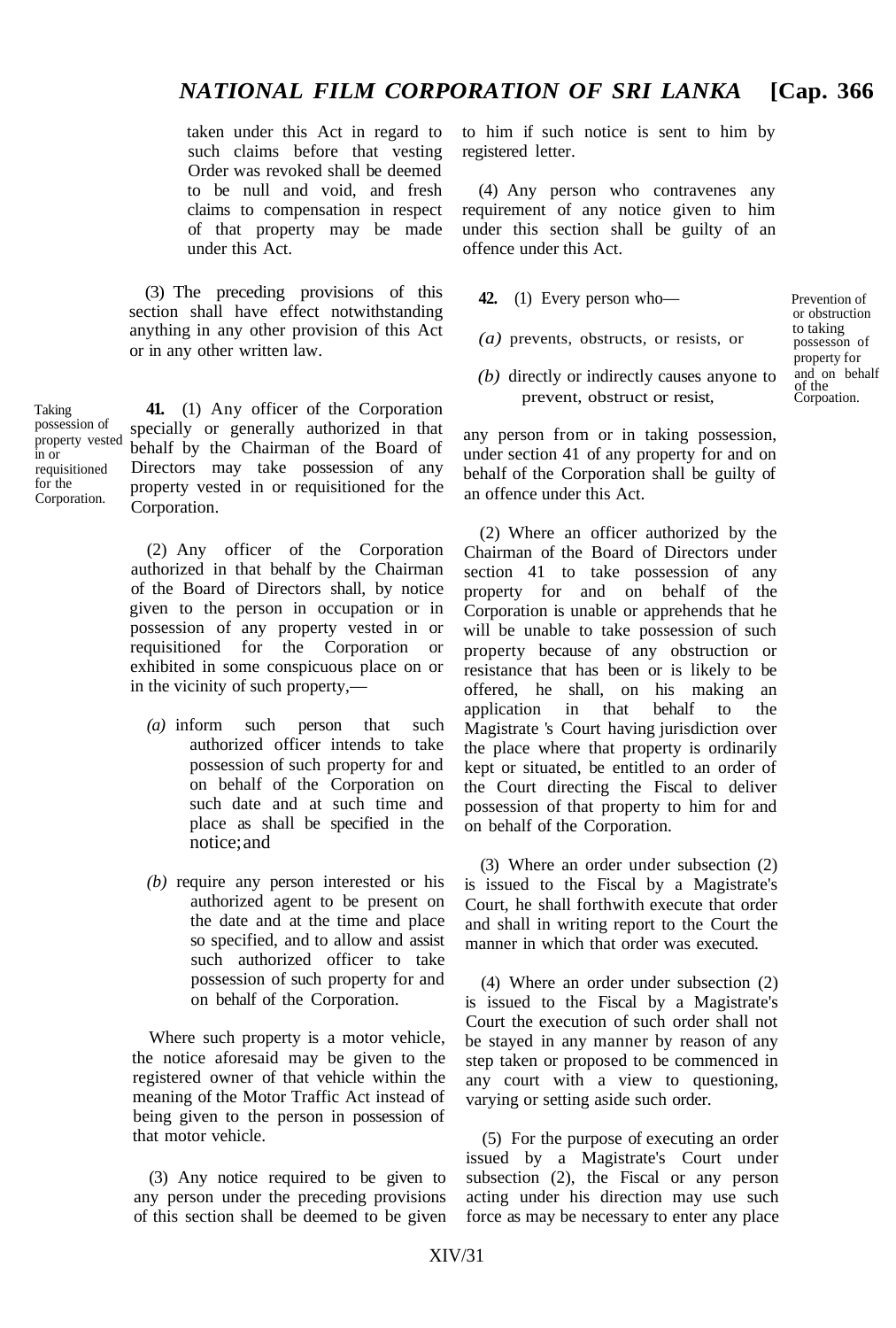where any movable property to which that order relates is kept and seize such movable property, or to enter any land, building, structure or other immovable property to which that order relates and eject any person in occupation thereof, and to deliver possession of such movable property, land, building, structure or other immovable property to the person who is authorized to take possession thereof for and on behalf of the Corporation.

**43.** Where any immovable property of

Grants or leases of immovable property to the Corporation under the State Lands Ordinance.

Power to require information<br>and to inspect.

the State is required for the purpose of any business of the Corporation, such purpose shall be deemed to be a purpose for which a special grant or lease of such property may be made under section 6 of the State Lands Ordinance, and accordingly the provisions of that Ordinance shall apply to a special grant or lease of such property to the Corporation.

behalf by such Chairman, may— **44.** (1) The Chairman of the Board of Directors, or any person authorized in that

- *(a)* inspect any movable or immovable property which had been, or is being or is or was intended to be, used for engaging in or carrying on any business similar or substantially similar to the business of the Corporation;
- *(b)* inspect any movable or immovable property which had been, or is being or is or was intended to be, used for the engaging in or carrying on of such other business as may be incidental or conducive to any business referred to in paragraph *(a)* of this subsection;
- *(c)* request any person to furnish information with regard to any matter within his knowledge relating to any movable or immovable property referred to in paragraph *(a)* or paragraph *(b)* of this subsection; and
- *(d)* request any person to furnish information with regard to any matter within his knowledge

relating to any business referred to in paragraph *(a)* of this subsection, whether carried on by himself or any other person, and the persons employed for the purposes of such business.

(2) Any person who fails, without reasonable cause, to comply with the provisions of subsection (1) *(c)* or subsection (1) *(d),* or who furnishes information knowing such information to be false, or obstructs any person in the exercise of the powers conferred on him by subsection (1) *(a)* or subsection (1) *(b),* shall be guilty of an offence under this Act.

**45.** Any person who engages in or Power of carries on any business similar or Corporation to substantially similar to any business of the  $\frac{make}{equiment}$ Corporation shall, if a written request in facilities of that behalf is made to him by the other persons. Corporation, make available for use by the Corporation any equipment or facilities maintained by him for the purpose of that business subject to such terms and conditions (including terms as to charges to be made for such use) as may be determined by the Minister.

equipment and

in the

### PART V

#### **COMPENSATION**

**46.** (1) The amount of compensation to Compensation be paid under this Act in respect of any in respect of property vested on any date in the  $_{\text{in the}}^{\text{property}}$  vested Corporation shall be the actual price paid Corporation. by the owner for the purchase of such property and an additional sum which is equal to the reasonable value of any additions and improvements made to such property by any person who had an interest in such property, or if such purchase price is not ascertainable, be an amount equal to the price which such property would have fetched if it had been sold in the open market on the day on which the property was vested in the Corporation :

Provided, however, that where such property consists of movable property a reasonable amount for depreciation shall be deducted from the amount which represents the price actually paid for its purchase by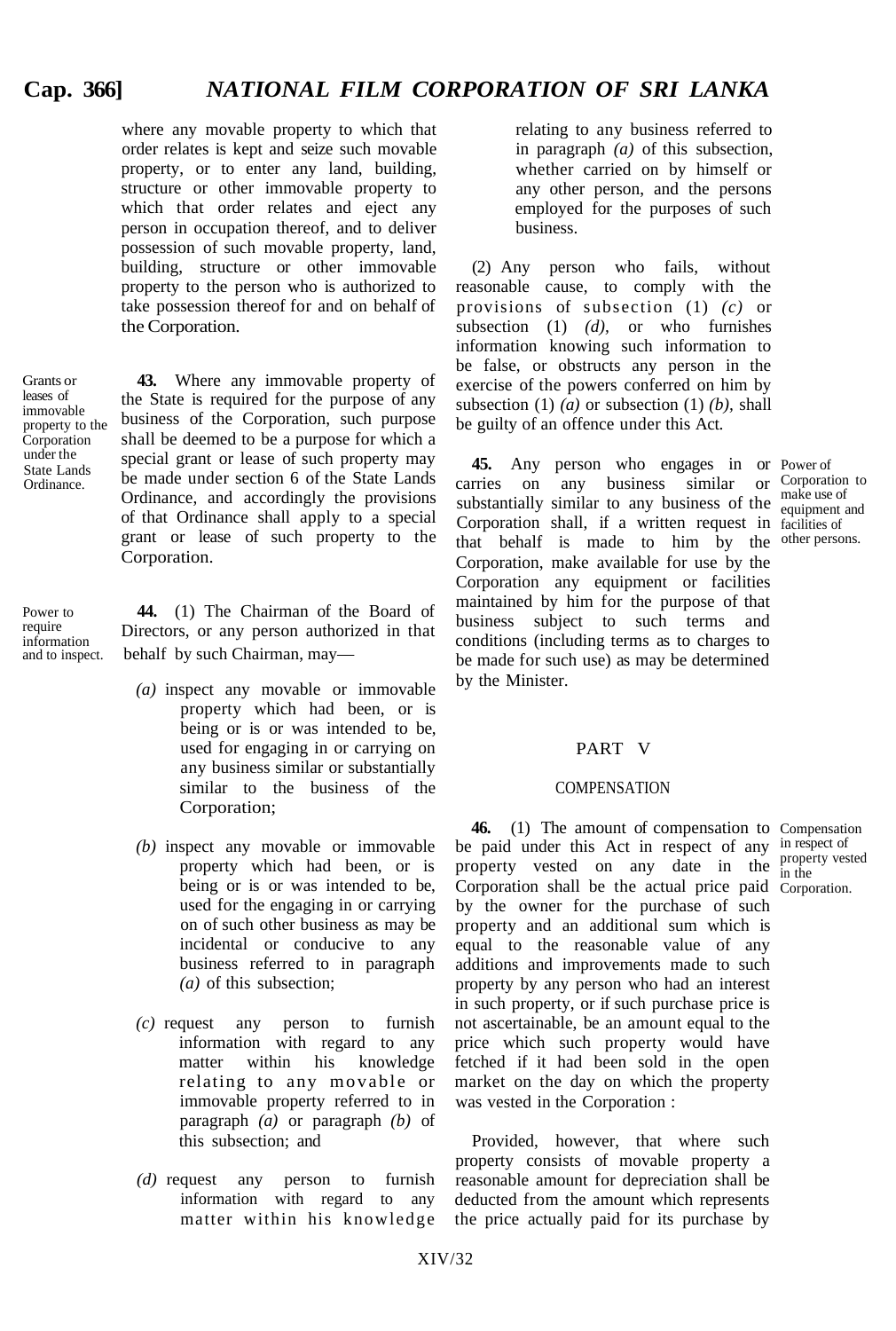the person entitled to the compensation payable in respect of such property, if such compensation is based on such price.

(2) Where any interest in any movable or immovable property derived under the terms of any lease is vested in the Corporation, the amount of compensation to be paid under th'is Act shall be the actual price paid by the holder for the acquisition of such interest:

Provided that a proportionate amount shall be deducted on account of the period for which the holder has enjoyed such interest.

**47.** In respect of any property requisitioned for the Corporation, the Corporation shall pay compensation equal to the amount which might reasonably be expected to be payable for the temporary use of such property.

**48.** No person shall be entitled to compensation for any loss incurred by him, whether directly or indirectly, or by way of business or otherwise, by reason of the fact that the exclusive right to engage in or carry on any business has been vested in the Corporation by virtue of the operation of the provisions of this Act or any Order made thereunder.

**49.** Any compensation payable, less any deduction that may be made from such compensation under this Act, shall carry interest, as from the date on which it accrues due until payment, at such rate as may be determined by the Minister with the concurrence of the Minister in charge of the subject of Finance.

Date of commencement of accmement of compensation.

**50.** The compensation payable in respect of any property shall be considered as accruing due from the date on which that property was vested in or requisitioned for the Corporation.

**51.** The mode of payment of compensation shall be determined by the Minister in consultation with the Minister in charge of the subject of Finance. payment of

Determination compensation. any property, and such Valuer shall submit his determination to the Board of Directors for final decision thereon.

(2) The Chief Valuer shall, before making his determination of the compensation payable in respect of any property, give the person from whom that property was acquired or requisitioned for the Corporation, an opportunity to adduce before such Valuer, by himself or by a representative authorized by him in that behalf, evidence with regard to the value of that property.

(3) The Board of Directors shall communicate in writing to the person from whom any property was acquired or requisitioned for the Corporation the final decision of the compensation payable in respect of that property.

(4) The Board of Directors shall cause a notice to be published in the Gazette and in at least one Sinhala, one Tamil and one English newspaper, specifying the compensation that it proposes to pay in respect of any property, being the compensation determined by the Board of Directors, and inviting any person who had any interest in that property, immediately before that property was vested in or requisitioned for the Corporation and who claims any compensation in respect of that property, to communicate to the Chairman of the Board of Directors his claim in writing, stating the nature and the basis thereof, before such date as shall be specified in the notice.

**53.** (1) Where no claim to the Payment of means of the Payment of  $\alpha$  any compensation. compensation payable in respect of any property is received in response to the notice under section 52 from any person other than the person from whom that property was acquired or requisitioned for the Corporation, the Chairman of the Board of Directors shall cause such compensation, less any sum required by or under this Act to be deducted therefrom, to be paid to the person from whom that property was so acquired or requisitioned.

**52.** (1) The Board of Directors shall (2) Where any claim to compensation refer to the Chief Valuer the determination payable in respect of any such property is of the compensation payable in respect of received in response to the notice under

Compensation in respect of property requisitioned for the Corporation.

No

loss incurred by reason of the fact that the exclusive right to engage in or carry on any business is vested in the Corporation.

compensation for damage or

Interest on compensation.

compensation.

Mode of

of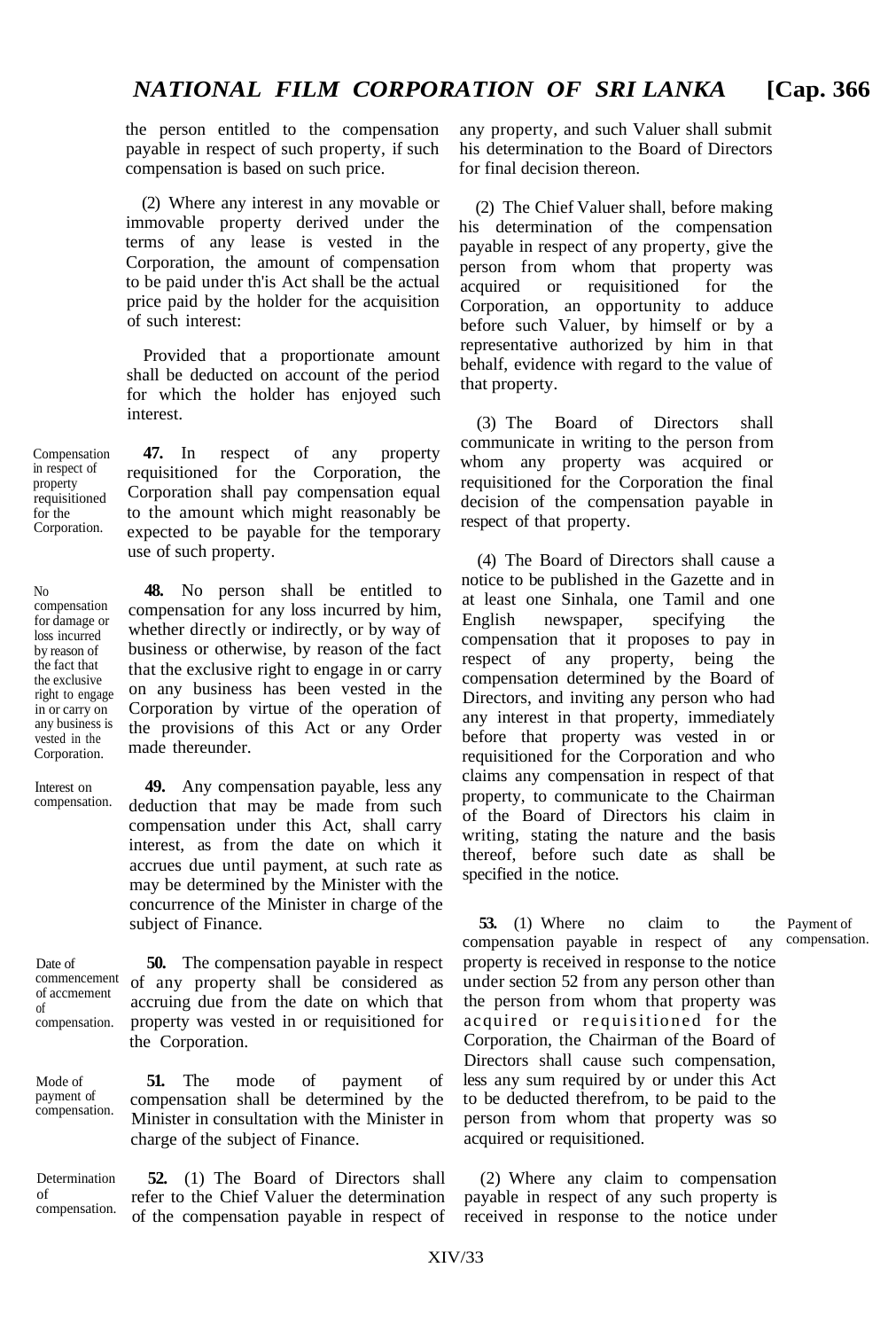section 52 from any person other than the person from whom that property was acquired or requisitioned for the Corporation, then, if every such claimant and the person from whom that property was so acquired or requisitioned amicably agree in writing as to the persons entitled to the compensation and the apportionment of the compensation among them, the Chairman of the Board of Directors shall cause the compensation, less any sum required by or under this Act to be deducted therefrom, to be apportioned and paid to such person according to such agreement. If there is no such agreement, the Chairman of the Board of Directors shall cause the compensation, less any sums required by or under this Act to be deducted therefrom, to be paid to any District Court or Primary Court, according as the amount to be so paid exceeds or does not exceed one thousand five hundred rupees to be drawn by the persons entitled thereto.

Provision for cases where compensation is not accepted, &c.

from

**54.** Where any compensation payable to any person under this Act is not accepted by him when it is tendered to him, or where such person is dead or is not in existence or is not known, it shall be paid to any District Court or Primary Court, according as the amount of compensation exceeds or docs not exceed one thousand five hundred rupees, to be drawn by the person or persons entitled thereto.

Deduction compensation. **55.** (1) Where a person is entitled to compensation in respect of any property vested in or requisitioned for the Corporation, the Board of Directors shall pay from the amount of such compensation to the Commissioner-General of Inland Revenue any sum certified under the hand of the Commissioner-General of Inland Revenue to the Corporation to be due from such person as tax on income or profits, or as personal tax.

> (2) For the purposes of this section, the expression " compensation" includes any interest which has accrued due on such compensation.

Appeal from determination of compensation.

**56.** Any person dissatisfied with the determination of compensation under this Part may within thirty days of the communication of such decision appeal therefrom to the Minister whose decision thereon shall be final and conclusive and shall not be called in question in any court.

#### PART VI

#### GENERAL

**57.** (1) Subject to the provisions of Prohibition section 58, on or after such date\* (hereafter of the in this Act referred to as the "relevant distribution of date ") as the Minister may specify by Order films, &c., by published in the Gazette\*, no person shall any person import into Sri Lanka or sell, supply or Corporation distribute within Sri Lanka any films, photographic equipment or any material, equipment or accessory necessary for the production or exhibition of films, without the written authority of the Chairman.

distribution of Corporation.

(2) On or after the relevant date, no person shall, except with the written authority of the Chairman of the Board of Directors, exhibit any film which has not been distributed through the Corporation.

(3) A certificate under the hand of the Chairman of the Board of Directors that any person has not complied with the provisions of subsection (2) shall be received in any proceedings as conclusive evidence of such non-compliance.

**58.** All contracts and entered into or made by any person prior to relating to the relevant date, for the importation into  $\frac{\text{contrast or}}{\text{normals}}$ Sri Lanka or the distribution within Sri for the Lanka of any film, photographic equipment importation or or any material, equipment or accessory films existing necessary for the production of films, as on the relevant may be declared by the Minister by Order date. published in the Gazette, shall be deemed to be contracts and agreements of the Corporation and all subsisting rights and obligations under such contracts and agreements so declared shall be deemed to be rights and obligations of the Corporation, and may be enforced or acted upon as fully and effectually as if the Corporation had been a party to or had made such contracts or agreements. agreements, Provisions

agreements distribution of

\* 2nd August, 1973 — See Gazette Extraordinary No. 69/4 of 1973.07.25.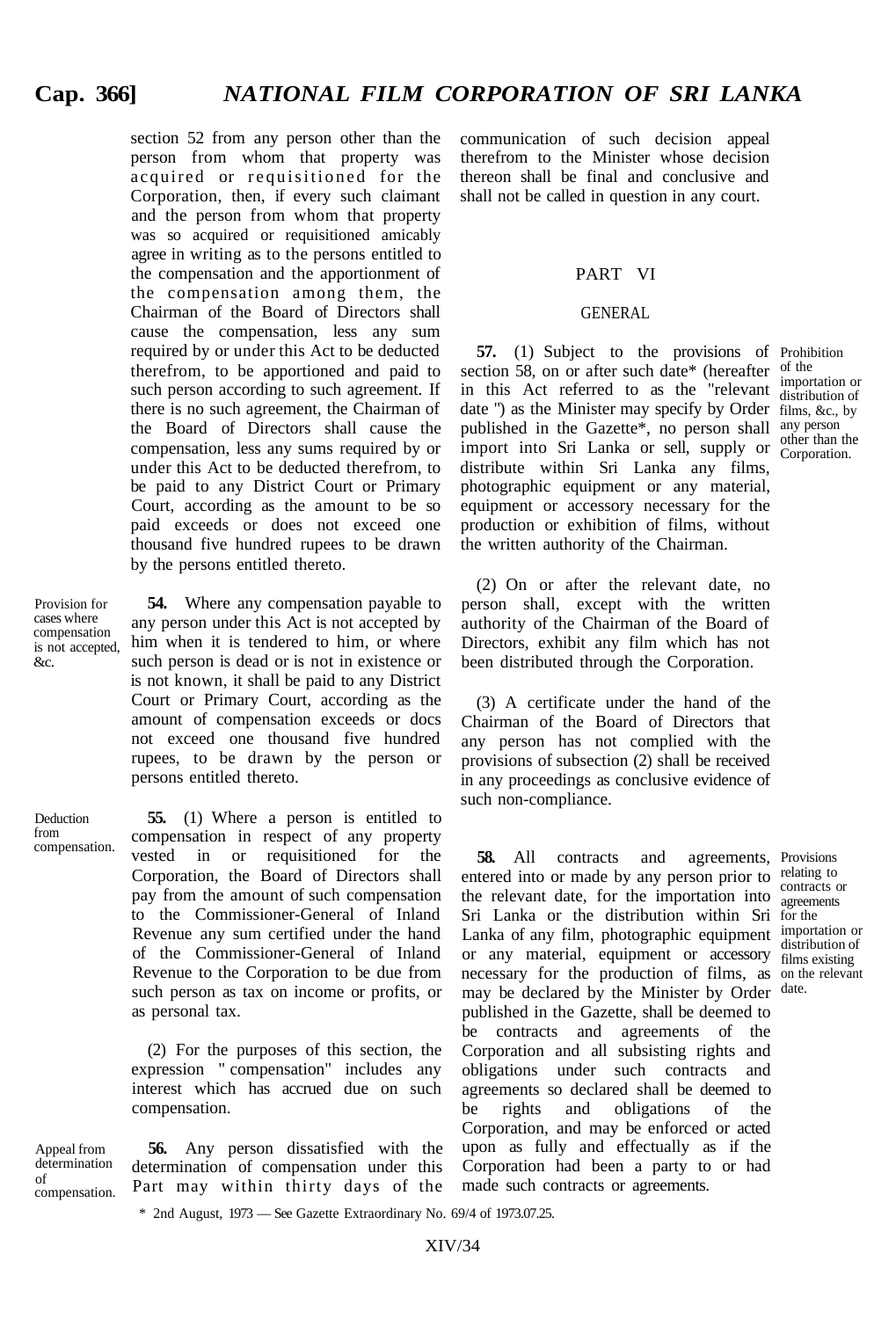Special provisions relating to employees of persons who were carrying on business as importer and seller, &c., of films, &c.

**59.** (1) No person other than the Corporation who on the relevant date, was carrying on business as exhibitor of films or as importer, seller, supplier or distributor of any films, photographic equipment or any equipment or accessory for the production or exhibition of films shall terminate the employment of any person (hereafter referred to as an " employee ") employed by him except with the written approval of the Commissioner, and otherwise than in accordance with the terms and conditions subject to which such approval is granted.

A person who was carrying on the business referred to in the preceding provisions of this subsection is hereafter in this section referred to as an " employer".

(2) The following provisions shall apply in the case of the exercise of the powers conferred on the Commissioner to grant his approval to an employer terminating the employment of any employee :—

- *(a)* Such approval may be granted or refused on application in that behalf made by such employer.
- *(b)* The Commissioner may, in his absolute discretion, decide to grant or refuse such approval.
- *(c)* The Commissioner may, in his absolute discretion, decide the terms and conditions subject to which his approval should be granted, including in particular terms and conditions relating to the payment by such employer to such employee of a gratuity or compensation for the termination of employment.
- *(d)* Any decision made by the Commissioner under the preceding provisions of this subsection shall be final and conclusive, and shall not be called in question in any court, whether by way of writ or otherwise.

(3) Where, on or after the relevant date, any employer has granted or grants to any employee, in addition to any benefit such employee was or would be entitled to receive in the ordinary course of his

employment, any *ex gratia* gratuity or compensation or other benefit (hereafter in this subsection referred to as " *ex gratia* benefits "), then, every person who was an employee of that employer on the relevant date, shall be entitled, with the approval of the Commissioner given upon application in that behalf made by such person, to receive the same *ex gratia* benefits so however that the amount thereof shall be as determined by the Commissioner. The preceding provisions of this subsection shall apply to any person notwithstanding that he ceased or ceases to be an employee of that employer after the relevant date, "tor any reason whatsoever other than misconduct. Any approval or determination of the Commissioner under the preceding provisions of this subsection shall be final and conclusive, and shall not be called in question in any court, whether by way of writ or otherwise.

(4) Where an *ex gratia* gratuity or compensation or other benefit is granted by any employer to an employee, such employer shall furnish to the Commissioner, within thirty days of the grant thereof, full details of the gratuity, compensation or other benefit so granted. Such details shall be furnished in such form and manner as may be determined by the Commissioner.

(5) In this section, " Commissioner " means the Commissioner of Labour, and includes a Deputy Commissioner of Labour.

**60.** (1) The Corporation may make Power of les in respect of all or any matters for Corporation to rules in respect of all or any matters for which rules are authorized or required by make rules.this Act to be made.

(2) No rule made by the Corporation under this Act shall have effect until it has been approved by the Minister.

**61.** (1) The Minister may make Regulations. regulations for the purpose of carrying out or giving effect to the principles and provisions of this Act.

(2) Without prejudice to the generality of the powers conferred by subsection (1), the Minister may make regulations in respect of all or any of the following matters:—

*(a)* the control, supervision, inspection, maintenance and operation of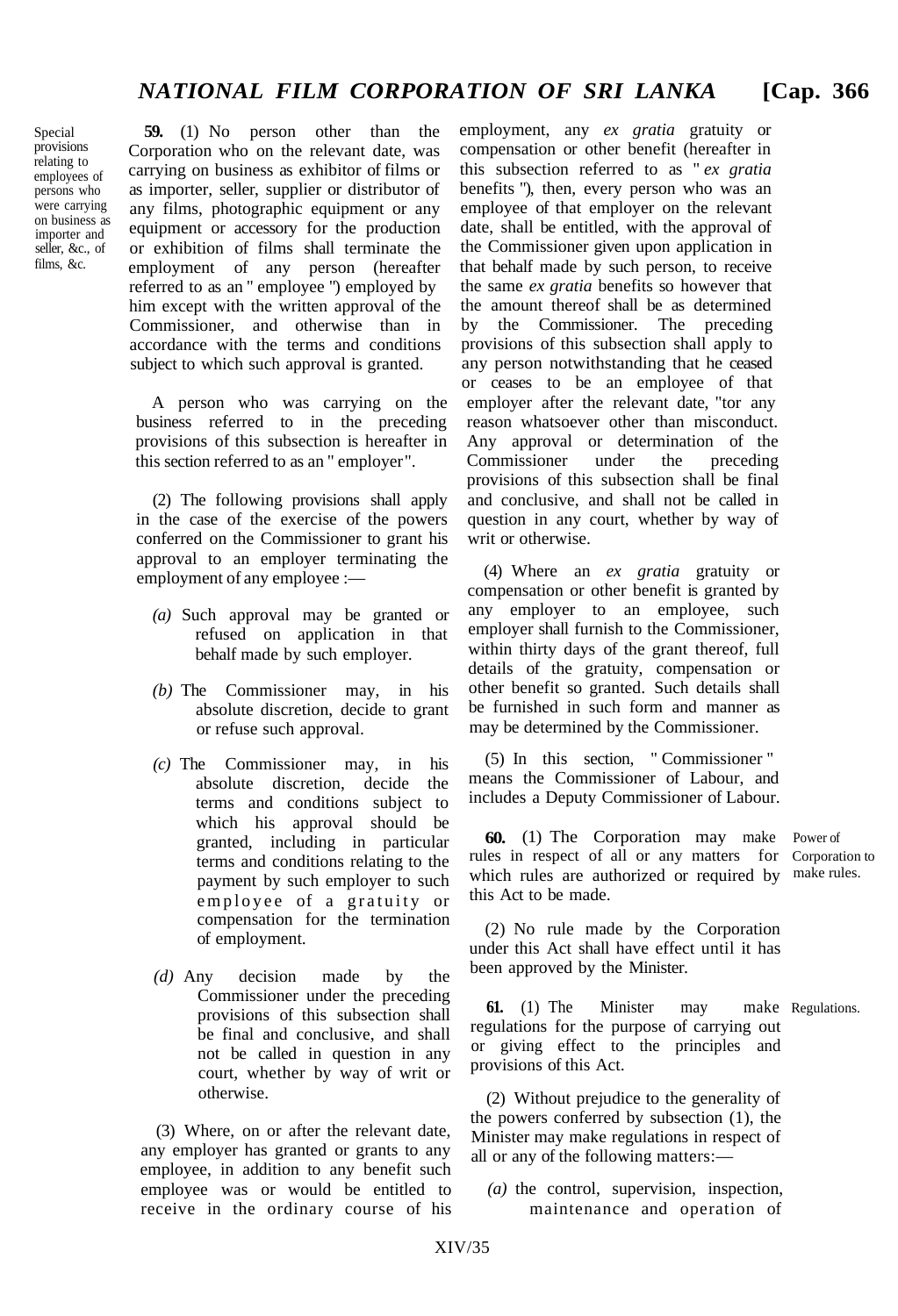## **Cap. 366]** *NATIONAL FILM CORPORATION OF SRI LANKA*

cinemas and studios or institutions engaged in the film industry;

- *(aa)* the provision by cinemas and studios of adequate facilities necessary for the convenience and safety of patrons of, and workers in, cinemas and studios; [§ 7.45 of 1980.]
- *(aaa)* the control of the establishment and installation of cinemas; [§ 7, 45 of 1980.]
	- *(b)* the exhibition of films and the prices and rates chargeable by the Corporation for the purposes of section 5 *(d);*
	- *(c)* the form and manner in which contracts may be entered into by the Corporation;
	- *(d)* the allocation of screen time for the exhibition of local and foreign films, for advertisements and for Government newsreels;
	- *(e)* the rates to be charged at cinemas;
	- *(f)* the fees to be charged for the use of studios of the Corporation by film producers;
	- *(g)* the provision of financial or other assistance to the producers of films in Sri Lanka;
	- *(h)* the regulation of the import of foreign films or the production of films in Sri Lanka;
	- *(i)* the regulation of the use and distribution of raw film;
	- *(j)* the dubbing of films;
	- $(k)$  the registration of film societies ;
	- *(l)* all matters conducive or incidental to the attainment of any of the objects of the Corporation or to the exercise of its powers.

(3) Every regulation made by the Minister under this Act shall be published in the Gazette and shall come into operation on the date of such publication or on such later date as may be specified in the regulation.

(4) Every regulation made by the Minister shall, as soon as convenient after the date of its publication, be brought before Parliament for approval. Any regulation which is not so approved shall be deemed to be rescinded as from the date of disapproval but without prejudice to anything previously done thereunder.

- **62.** (1) Every person who—
- Offences..

bodies of persons.

- *(a)* knowingly makes any false or incorrect statement in any return or other document made or furnished under or for the purposes of this Act or of any regulation made thereunder; or
- *(b)* fails or refuses to furnish any information or return required by this Act, or any regulation made thereunder, to be so furnished by him; or
- *(c)* resists or obstructs any person in the exercise, discharge or performance of any power, function or duty conferred or imposed upon that person by or under this Act, or any regulation made thereunder; or
- *(d)* contravenes or fails to comply with any provision of this Act or any regulation made thereunder,

shall be guilty of an offence under this Act.

(2) Every person who commits an offence under this Act shall on conviction after summary trial before a Magistrate be liable to imprisonment of either description for a period not exceeding one year or to a fine not exceeding one thousand rupees or to both such fine and imprisonment, and the Magistrate may order the forfeiture of any property in respect of which the offence was committed.

(3) Notwithstanding anything to the contrary in the First Schedule to the Code of Criminal Procedure Act, every offence under this Act shall be a cognizable offence within the meaning of that Act.

**63.** Where an offence under this Act is Offences by committed by a body of persons, then—

*(a)* if that body of persons is a body corporate, every director and officer of that body corporate, or